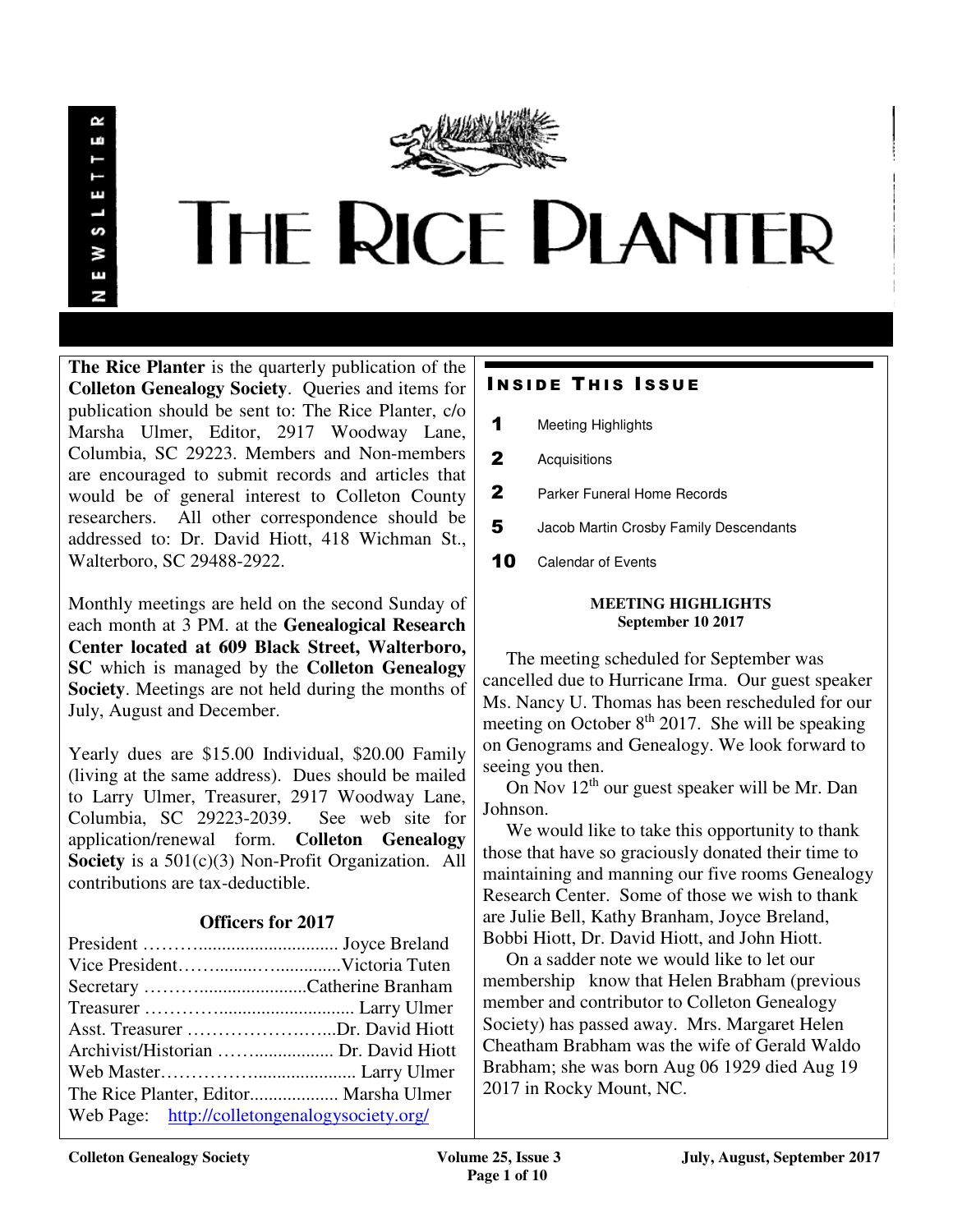| <b>ACQUISITIONS</b>                                                            | PARKER FUNERAL HOME RECORDS                             |
|--------------------------------------------------------------------------------|---------------------------------------------------------|
|                                                                                | Cont'                                                   |
| Colleton Genealogy Society is pleased to have received a                       | DeTreville, George                                      |
| thumb drive from Mr. Bill Corbin on his soon to be published                   | b. Jun 06 1884 Walterboro, Colleton Co, SC              |
| book on the Carter Family.                                                     | d. Apr 29 1959 St. Lukes Hospital                       |
|                                                                                | bur: Live Oak Cemetery                                  |
| PARKER FUNERAL HOME RECORDS                                                    | Occ: Retired Investment Broker in Securities            |
| Crosby, John Edward                                                            | Father: James Copes DeTreville b. Charleston, SC        |
| b. Sep 11 1873 Colleton Co, SC                                                 | Mother: Julia Sauls                                     |
| d. Mar 21 1959 Colleton County Hospital, Walterboro, SC                        | Bro: Richard H. DeTreville of Camden, SC                |
| bur: Bethel Methodist Church Cemetery                                          | Ellis DeTreville of Beaufort, SC                        |
| Occ: Retired Farmer                                                            | Julian DeTreville of Walterboro, SC                     |
| Spouse: Mary Ann Catterton Crosby                                              | James DeTreville of Walterboro & Columbia, SC           |
| Father: Berry Crosby b. Colleton Co, SC                                        | Morgan DeTreville of New York & Englewood, NJ           |
| Mother: Elizabeth Preacher b. Colleton Co, SC                                  | Alfred L. DeTreville of Greenville, GA                  |
| Son: Jim B. Crosby of Walterboro, SC                                           | Sis: Mrs. Andrew J. Bethea of Walterboro, SC            |
| Whaley Crosby of North Charleston, SC                                          | Miss Catherine DeTreville of Walterboro, SC             |
| Dau: Mrs. R. O. Breland of Ruffin, SC                                          | Miss Marie DeTreville of Charleston, SC                 |
| Mrs. Daniel Hudson of Varnville, SC                                            |                                                         |
| Bro: B. A. Crosby of Walterboro, SC                                            | DeWitt, Georgia Mae Walling                             |
| Henry Crosby of Ruffin, SC                                                     | b. Oct 13 1894 Colleton Co, SC                          |
| 22 grandchildren and 24 great grandchildren                                    | d. Apr 09 1959 Colleton County Hospital, Walterboro, SC |
|                                                                                | bur: Black Creek Baptist Church Cemetery                |
| <b>Cummings Jr, Jack Emerson</b>                                               | Spouse: E. S. DeWitt                                    |
| b. Oct 13 1953 Colleton Co, SC                                                 | Father: James Washington Walling b. Colleton Co, SC     |
| d. Nov 24 1959 Colleton County Hospital, Walterboro, SC                        | Mother: Mary Elizabeth Walling b. Colleton Co, SC       |
| bur: Bethel Methodist Church Cemetery                                          | Son: Woodrow R. DeWitt of South Carolina                |
| Father: Jack Emerson Cummings Sr b. Colleton Co, SC                            | Columbus DeWitt of Walterboro, SC                       |
| Mother: Helen Hudson Cummings b. Colleton Co, SC                               | Floyd DeWitt of Walterboro, SC                          |
| Sis: Helen Elizabeth Cummings 11 yrs.                                          | Enos DeWitt of Walterboro, SC                           |
| Margaret Cynthia Cummings 9 yrs.                                               | Paul DeWitt of Sumter, SC                               |
| Grandparents: Mr & Mrs J. F. Cummings of Ruffin, SC                            | Dau: Mrs. Jesse Ulmer of Hudson Mill, SC                |
| Mr. & Mrs Lee B. Hudson of Ruffin, SC                                          | Mrs. Ernest S. Guilford of Walterboro, SC               |
|                                                                                | Bro: Ben P. Walling of Walterboro, SC                   |
| <b>Curtis, Charlotte Sloman</b>                                                | Curtis Walling of Walterboro, SC                        |
| b. Jan 08 1867 Mewville, SC                                                    | Sonny Walling of Stokes Section                         |
| d. Sep16 1959 Colleton County Hospital, Walterboro, SC                         | 29 grandchildren 2 great grandchildren                  |
| bur: Black Creek Church Cemetery                                               |                                                         |
| Spouse: Rev. F. D. S. Curtis                                                   | Doar, Eva Clare Williams<br>b. Aug 20 1890 Elloree, SC  |
| Father: Paul A. Sloman b. Mewville, SC<br>Mother: Eliza Sloman b. Mewville, SC |                                                         |
|                                                                                | d. Sep 26 1959 Colleton County Hospital, Walterboro, SC |
| Bro: George W. Sloman of Mewville, SC<br>Paul A. Sloman of Mewville, SC        | bur: Live Oak Cemetery<br>Spouse: Thomas Screven Doar   |
| Sis: Mrs. E. P. Snead of Mewville, SC                                          | Father: Dr. H. H. Williams b. Cottageville, SC          |
|                                                                                | Mother: Alice Felder b. Orangeburg Co, SC               |
| Dantzler, Robert Aimar                                                         | Son: Thomas Screven Doar Jr of Sumter, SC               |
| b. Sep 26 1905 Orangeburg Co, SC                                               | Eugene Williams Doar of Camden, SC                      |
| d. Feb 19 1959 Colleton County Hospital, Walterboro, SC                        | Dau: Miss Katherine H. Doar of Walterboro, SC           |
| bur: Live Oak Cemetery                                                         | Mrs. Herman Walter of Georgetown, SC                    |
| Occ: Salesman                                                                  | Mrs. P. J. Lucas Jr of Walterboro, SC                   |
| Spouse: Lena Pope Dantzler                                                     | Mrs. John W. Kadlec of Leesburg, FL                     |
| Father: E. R. Dantzler b. Orangeburg, SC                                       | Mrs. John Coxe of Bennettsville, SC                     |
| Mother: Elizabeth Martin b. Orangeburg, SC                                     | Sis: Mrs. C. A. Witsell of Walterboro, SC               |
| Dau: Mrs. Richard W. DeTrevville of Walterboro, SC                             | 20 grandchildren and 3 great grandchildren              |
| Mrs. Alton Driggers of Walterboro, SC                                          |                                                         |
| Miss Judy Dantzler of Walterboro, SC                                           |                                                         |
| Miss Linda Dantzler of Walterboro, SC                                          |                                                         |
| Bro: Herman Dantzler of Walterboro, SC                                         |                                                         |

Sis: H. K. Snell Sr of Bowman, SC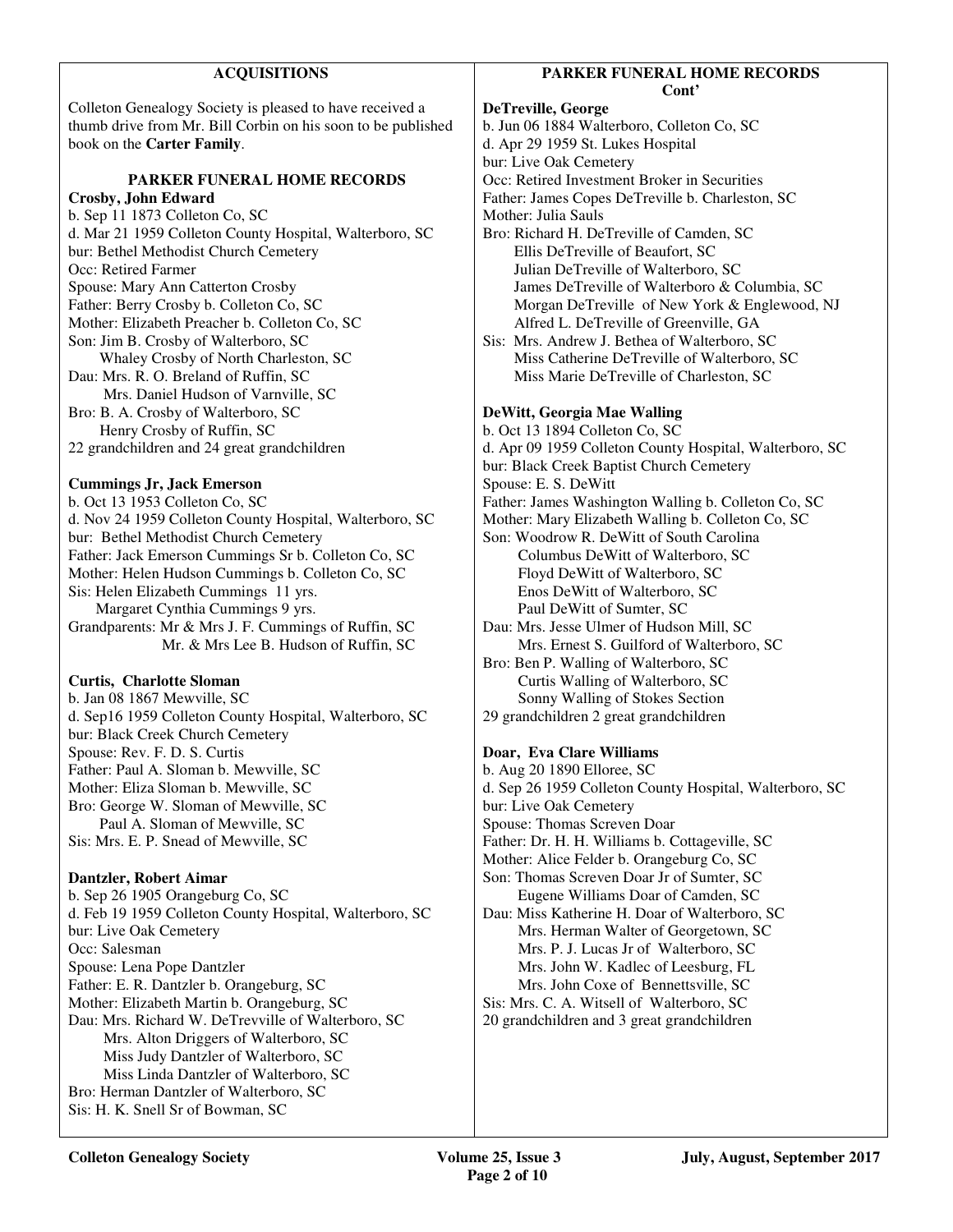## . **PARKER FUNERAL HOME RECORDS**

**Cont'** 

# **Dumke, Mary Louise Schulz**

b. Sep 26 1885 Buffalo, NY d. May 29 1959 Blue Bird Motel Court, Colleton, SC bur: Leo Sauer Kensington Ave, Cheektowaga, NY Spouse: John Martin Dumke Father: Frederick William Schulz b. Germany Mother: Eleanor Krull b. Germany Son: Charles J. Dumke Dau: Eleanor Renee Kwald Buffalo, NY Bro: Herman Schulz of Buffalo, NY

## **Ferguson, Charles Wilson**

b. Sep of 1905 Colleton Co, SC d. Dec 26 1959 Colleton County Hospital, Walterboro, SC bur: Maple Cane Church Cemetery Occ: Farmer Father: Jack Ferguson b. Colleton Co, SC Mother: Carey Reece Ferguson b. Colleton Co, SC Sis: Mrs. Leon Seigwald of Charleston, SC Grandson: Clyde F. Seigwald of Decanter, GA

## **Fisk, Florrie Seigler**

b. Sep 03 1881 Colleton Co, SC d. Jul 14 1959 bur: Bedon Baptist Church Cemetery Spouse: D. F. Fisk Father: Ervin Seigler b. Colleton County, SC Mother: Georgia Reeves b. Colleton County, SC Son: Cassie Fisk of Round O, SC Oscar Fisk of Walterboro, SC Bernie Fisk of Round O, SC Dau: Mrs. C. R. Hickman of Greenpond, SC Mrs. C. G. Driggers of Walterboro, SC Bro: Wesley Seigler of Round O, SC Grover Seigler of Walterboro, SC B. R. Seigler of Round O, SC Ezra Seigler of Round O, SC Sis: Mrs. Dowling Driggers of Round O, SC

 Mrs. H. H. Hill of Savannah, GA Mrs. W. L. Francis of Walterboro, SC 8 grandchildren & 4 great grandchildren

## **Fitts, Ernest M.**

b. May 24 1883 Stanton, AL d. Apr 25 1959 Colleton County Hospital, Walterboro, SC bur: Zahler Cemetery Occ: Timber Cruiser Spouse: Mary Estilla Whaley Fitts Father: Buck Fitts b. Alabama Son: Jack C. Fitts of Yemassee, SC Cecil Fitts of Charleston, SC Dau: Mrs. Frances Millandar of Gadsden, AL Bro: Frasher Fitts of Selma, AL Claud Fitts of California Sis: Mrs. Ila Gilmer & Mrs. Ethel Dyer of Birmingham, AL Mrs. Ella Carswell of Dothan, Al 12 grandchildren and 8 great grandchildren

## **PARKER FUNERAL HOME RECORDS Cont'**

**Gibbs, Estelle O'Bryan**  b. Jul 21 1880 Walterboro, SC d. Nov 18 1959 Rocky Mount Hospital, Rocky Mount, NC bur: Live Oak Cemetery Spouse: John Dempsey Gibbs Father: Aaron O'Bryan b. Colleton County, SC Mother: Annie Sloman b. Colleton County, SC Son: Julian H. Gibbs of Spring Hope, NC Dau: Virgie Gibbs Woodard of Spring Hope, NC Sis: Mrs. J. L. Marvin of Richmond, VA

## **Gibson, Infant Son**

b. May 14 1959 Colleton County Hospital, Walterboro, SC d. May 14 1959 Colleton County Hospital, Walterboro, SC bur: Live Oak Cemetery Father: Wilbur Casalee Gibson b. Allendale County, SC Mother: Evelyn Priester Gibson b. Hampton County, SC Bro: Eddie Gibson (7) Michael Gibson (5) Grandparents: Mar. & Mrs. W. E. Gibson of Islandton, SC Grandmother: Mrs. Fred Stanley of Hampton, SC (raised Ms. Priester)

## **Glover, Henry Cart**

b. Mar 28 1893 Walterboro, SC d. Apr 23 1959 Colleton Co, SC bur: Evergreen Christian Cemetery Occ: Retired Fireman from Navy Yard in Charleston, SC Spouse: Josie Hiers Glover Father: Walter Charlesworth Glover b. Walterboro, SC Mother: Mary Mariah Glover b. Walterboro, SC Step-Son: Sybil Hiers and Fairey Hiers of Savannah, GA Bro: Walter C. Glover of Walterboro, SC 6 Step grandchildren

## **Moore, Sallie Elizabeth Easterlin Glover**

b. Apr 20 1876 Colleton County, SC d. Jul 20 1959 Charleston County, SC bur: Live Oak Cemetery 1 st Spouse: Joseph Bellinger Glover 2 nd Spouse: Joseph Hartwell Moore Father: James Daniel Oliver Easterlin Sr. b. Colleton Co, SC Mother: Hattie Goodwin b. Colleton County, SC Son: James Easterlin Glover of Charleston, SC Paul G. Glover of Charleston, SC Dau: Mrs. L. Ivey Smoak of Walterboro, SC Mrs. Hazel G. Sports of Charleston, SC Step-sons: Hartwell Moore of Charleston, SC Warner Moore of Charleston, SC Step-Dau: Mrs. John Wilson, Mrs. Marion Sweringen Mrs. Reba Wall all of Charleston, SC Sis: Mrs. David Johnston of Charleston, SC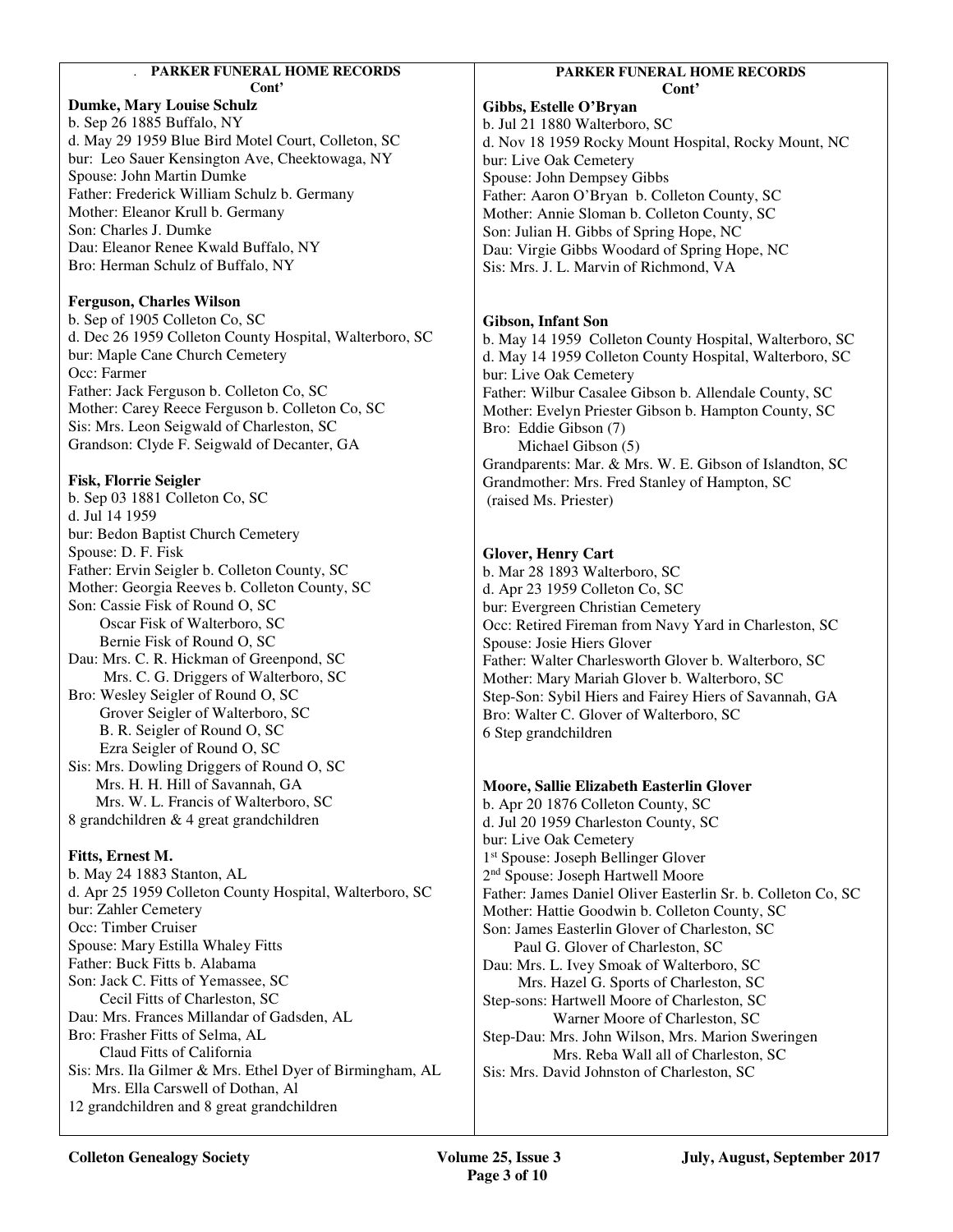# **PARKER FUNERAL HOME RECORDS**

**Cont'** 

**Greene, Capt. Samuel Lee**  b. Jan 21 1929 Walterboro, SC d. Oct 30 1959 Pulaski, TN bur: Live Oak Cemetery Father: S. B. Greene b. Albany, GA Mother: Rosalie Hobster Greene b. Walterboro, SC Step-Father: John T. Hart of Charleston, SC Sis: Mrs. C. D. Riddle of Charleston, SC

#### **Gregorie, John Ross**

b. Nov 07 1882 Hampton County, SC d. Jan 18 1959 Colleton County Hospital, Walterboro, SC bur: Ebenezer Cemetery near Yemassee, SC Occ: Retired Rural Mail Carrier Spouse: Mrs. Mildred Miller Gregorie Father: John G. Gregorie b. Hampton Co, SC Mother: Harriet Elizabeth Gregorie b. Hampton Co, SC Son: John Ross Gregorie Jr of Yemassee, SC Dau: Miss Mildred Gertrude Gregorie of Savannah, GA Bro: Harry B. Gregorie of Bennettsville, SC W. D. Gregorie of Younge Island, SC L. R. Gregorie of Beaufort, SC I. M. Gregorie of Yemassee, SC A. F. Gregorie of Yemassee, SC

Sis: Miss Harriett E. Gregorie of Yemassee, SC.

## **Gregory, Geneva Owens**

b. May 12 1914 Hampton, SC d. Sep 28 1959 Colleton County Hospital, Walterboro, SC bur: Pleasant Grove Baptist Church Cemetery Spouse: Clifton Manning Gregory Father: Thomas H. Owens b. Hampton, SC Mother: Dora Priester b. Hampton, SC Son: Jimmy Gregory of Clemson College Dan Gregory of Walterboro, SC Bro: Edison Owens of Hampton, SC Hurley Owens of Warner Robins, GA Sis: Mrs. Edna Broome of Jacksonville, FL

Mrs. Eugene Hay of Hampton, SC

#### **Gruber, Infant Sons of Roland D**.

b. Feb 07 1959 Colleton County Hospital, Walterboro, SC d. Feb 08 1959 Colleton County Hospital, Walterboro, SC bur: Gruber Cemetery on Edisto River Father: Roland D. Gruber b. Dorchester Co, SC Mother: Sadie Fralix Gruber b. Dorchester Co, SC Sis: Betty Ruth Gruber

#### **Hartley, Harry Samuel**

b. Jan 18 1905 Clio, GA d. Aug 09 1959 Ashton, SC bur: Doctors Creek Baptist Church Occ: Farmer Father: Francis Marion Hartley b. Colleton Co, SC Mother: Rosa Lee Crosby Hartley b. Colleton Co, SC Bro: Benjamin Franklin Hartley of Ashton, SC Sis: Mrs. Bertha Lee (A. D.) Crosby of Charleston, SC Mrs. Daisy Mae (H. H.) Barnes of Miley, SC

Mrs. Goldie (M. G.) Dyler of Ruffin, SC

## **PARKER FUNERAL HOME RECORDS Cont'**

**Hedgepath, Rev. William Fred**  b. Dec 01 1906 Clover, SC d. May 19 1959 Colleton County Hospital, Walterboro, SC bur: City Cemetery, Clover, SC Occ: Minister Spouse: Adeliade Grey Hedgepath Father: James A. Hedgepath b. Chester County, SC Mother: Cornelia Thomas b. Blackstock, SC Son: William Fred Hedgepath Jr of University of SC. James Clarence Hedgepath of Walterboro, SC Dau: Mrs. J. A. Chandler of Murrells Inlet, SC Bro: James Hedgepath of Clover, SC Neil Hedgepath of Washington, D C Sis: Miss Macie Hedgepath of Clover, SC Mrs. D. B. Parrish of Clover, SC **Herndon, John Klein**  b. Nov 12 1903 Colleton Co, SC d. Nov 09 1959 Colleton County Hospital, Walterboro, SC bur: Live Oak Cemetery

Occ: Retired Insurance Salesman

Spouse: Della Rebecca Hiott

Father: Dr. Joseph Perry Herndon b. Colleton Co, SC

Mother: Anna Jane Patrick b. Colleton Co, SC

Son: John Klein Herndon Jr of Walterboro, SC

Dau: Mrs. L. C. DuBose of Sumter, SC

 Mrs. W. F. Dickey of N. Charleston, SC Bro: George W. Herndon of Charleston, SC 6 grandchildren

## **Herndon, Levy Owens**

b. Aug 16 1901 Colleton Co, SC d. Feb 03 1959 Colleton County Hospital, Walterboro, SC bur: Bethel Methodist Church Cemetery Occ: Farmer Spouse: Elma Givens Jones Herndon Father: William Parley Herndon b. Colleton Co, SC Mother: Janie Lisa Breland Herndon b. Colleton Co, SC Son: William Franklin Herndon & Larry Parks Herndon both of Ruffin, SC Step-son: Jack Jones & Lewis Jones both of Ruffin, SC Bro: Loy Herndon of Newberry, SC Witsell Herndon of Charleston, SC Sis: Mrs. Ethel Fisk of Ruffin, SC

2 grandchildren

## **Hill, Virginia Reeves**

b. Apr 24 1898 d. Aug 22 1959 bur: Fox Cemetery Spouse: Roland Marcus Hill Father: I. W. Reeves b. Colleton Co, SC Mother: Margaret Dodd Hill b. Colleton Co, SC Son: William A. Hill of N. Charleston, SC Dau: Mrs. James S. Hester of Charleston Heights, SC Bro: J. B. Reeves of Gastonia, NC Sis: Miss Lizzie Reeves of Ridgeville, SC.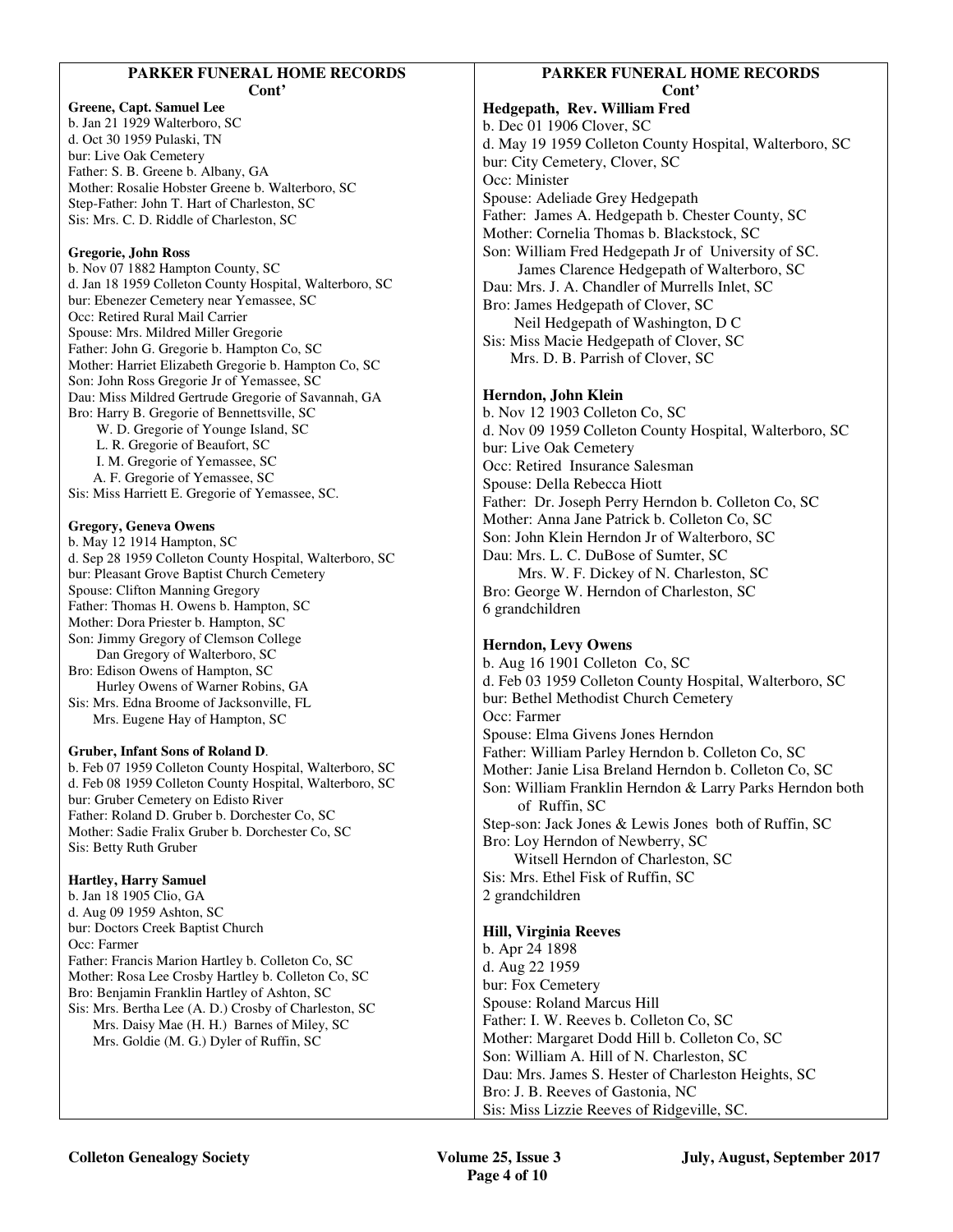## **DESCENDANTS OF JACOB MARTIN CROSBY**

*Generation Five Cont'* 

- 149. **Eulalia Mae DuBois**, born August 09 1886 in South Carolina, died October 11 1968 in Bluffton, Beaufort Co, SC, buried in Community Cemetery, Bluffton, SC. She married (1) **James Edward Mason**, April 03 1904, born April 28 1873 in Scotia, SC, died September 13 1915 in Bluffton, Beaufort Co, SC, buried in Bluffton Cemetery, Bluffton, Beaufort Co, SC. *Children:*
	- 478 i. Vallie Mason, born March 13 1905.
	- 479 ii. Louise M. Mason, born April 11 1907, died March of 1985 in Bluffton, Beaufort Co, SC. She married Thomas Niver.
	- 480 iii. Eugenia Mason, born May 09 1910.
	- 481 iv. Ethel Mason, born about 1912.

She married (2) **Willie W. Williams**.

150. **Benjamin Asberry DuBois**, born about 1883 in Colleton Co, SC, died November 23 1958 in Beaufort Co, SC, buried in Evergreen Cemetery, Beaufort, SC, occupation Oyster Cannery. He married **Maybel "Mae" Padgett**, born July 16 1890 (daughter of **Charlie H. Padgett** and **Mamie Smith**), died July 19 1952 in Beaufort County Hospital, Beaufort Co, SC, buried in Evergreen Cemetery, Beaufort, SC.

*Children:*

- 482 i. Edna G. DuBois, born about 1915 in Beaufort Co, SC.
- 483 ii. Benjamin Asberry DuBois Jr, born about 1918 in Beaufort Co, SC.
- 484 iii. Eugene W. DuBois, born about 1925 in Beaufort Co, SC.
- 485 iv. James E. DuBois, born about 1927 in Beaufort Co, SC.
- 159. **Benjamin Clark "Bennie" Dubois**, born April 4 1887 in South Carolina, died December 04 1959 in Chatham Co, Ga, buried in Greenwich Cemetery, Savannah, GA. He married (1) **Annie Cornelia Harvey**, June 23 1907, born July 5 1907 in Georgia (daughter of **Richard James Harvey** and **Mary Ann Cribbs**), died Sep 1927.
	- *Children:*
	- 486 i. Pearl Atha DuBois.
	- 487 ii. William Leroy DuBois.

He married (2) **Gertrude Bryant** (daughter of **James Hampton Bryant** and **Ethel Lanier**).

- 162. **John Boswell "JB" DuBois**, born September 17 1873 in Colleton Co, SC, died November 11 1925 in Walterboro, Colleton Co, SC, buried in Grace Advent Christian Church, Walterboro, SC. He married (1) **Emma Jane Cooler**, born May 6 1875, died December 30 1916 in Walterboro, Colleton Co, SC.
	- *Children:*
	- 488 i. Infant DuBois, born July 30 1897 in Colleton Co, SC, died January 4 1898 in Colleton Co, SC.
	- 489 ii. Philip U. DuBois, born September 12 1898 in Colleton Co, SC, died August 8 1900 in Colleton Co, SC. 490 in Culeton Co, SC.
	- iii. Eugene P. DuBois, born July 22 1900 in Colleton Co, SC, died September 11 1903 in Colleton Co, SC.
	- 491 iv. Clifton B. DuBois, born April 12 1902, died about 1983 in Gainesville, Hall Co, GA, buried in Charleston, SC. He married Ronella "Nell" Knight, about 1922, born April 23 1907 in Colleton Co, SC (daughter of Daniel E. Knight and Bessie Alberta DuBois), died February 17 1986 in Perry, Houston Co, GA.
	- 492 v. Jeannette Ruth DuBois, born January 5 1905 in Walterboro, Colleton Co, SC, died October 12 1986 in Dowling Park, Suwanee Co, Florida, buried in Crestlawn Cemetery, Atlanta, Fulton Co, GA. She married (1) Gary Clinton "Ned" Beach, August 21 1920 in Walterboro, Colleton Co, SC, born May of 1888 in Walterboro, Colleton Co, SC (son of Lewis Capers Beach Jr and Sallie Elizabeth Price), died May 30 1938 in Columbia, Richland Co, SC. She married (2) Jack Riley, about 1945. She married (3) Bob Boggs, about 1960.
	- 493 vi. Gary "Alton" DuBois, born March 9 1906 in Colleton Co, SC, died August 14 1982 in Gainesville, Hall Co, GA, buried in Live Oak Memorial Gardens, Charleston, SC, occupation Retired Charleston Naval Shipyard employee with 31 years of service. He married Reba Willis, born about 1910, died 1995, buried in Live Oak Memorial Gardens, Charleston, SC.
	- 494 vii. Asher Charlesworth DuBois Sr, born June 22 1906 in Colleton Co, SC, died about 1987 in Charleston, SC, buried in Live Oak Memorial Gardens, Charleston, SC. He married Annie Lee Bishop, June 17 1926, born May 21 1908 in Smoaks, Colleton Co, SC (daughter of William Berry Bishop and Mary Elizabeth Smoak), died May 23 1986 in Hanahan, SC, buried in Live Oak Memorial Gardens, Charleston, SC.
	- 495 viii. Gary Alton DuBois, born Mar 9 1906 in Islandton, Colleton Co, SC, died Feb 3 1951 in St Francis Infirmary, Charleston, SC, buried in Little Swamp Methodist Church, Smoaks, SC, occupation Assistant Manager Liberty Life Insurance Co. He married (1) Florence "Florrie" Hudson, born December 4 1904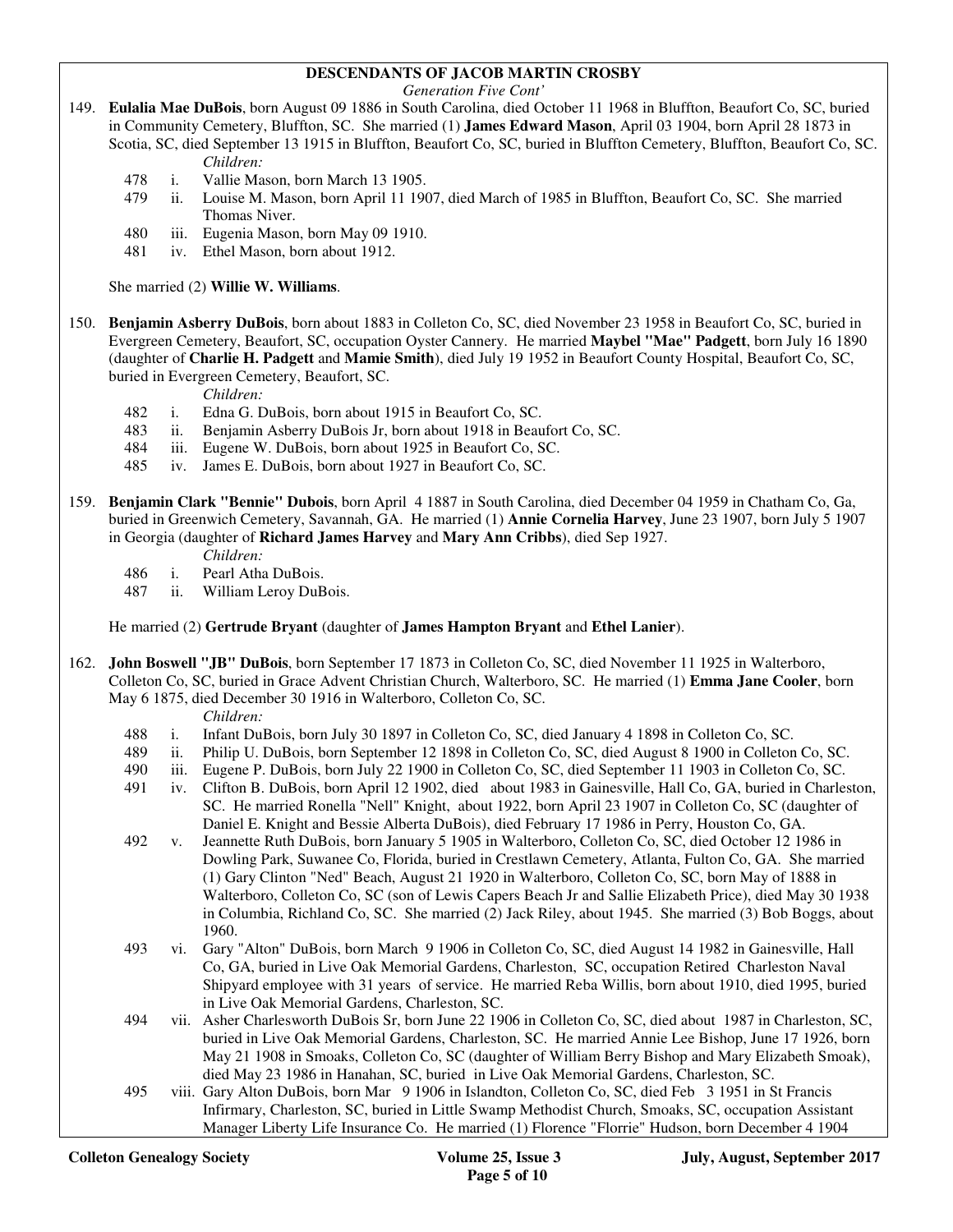(daughter of John Ervin Hudson and Harriette Angeline "Hattie" Herndon), died August 11 1939, buried in Tabor United Methodist Church, Ruffin, SC. He married (2) Mary Lou Goodwin, born June 11 1910 in Colleton Co, SC (daughter of John Coker Goodwin Sr and Charlotte Ann Lottie Miley), died November 24 1971 in Colleton County Hospital, Walterboro, SC, buried in Little Swamp United Methodist Cemetery, Bamberg Co, SC, occupation Owner and Operator Dry Cleaning Plant.

- 496 ix. Infant Daughter DuBois, born January 8 1909 in Colleton Co, SC, died January 8 1909 in Colleton Co, SC.
- 497 x. Cora Mae DuBois, born May 1 1910 in Colleton Co, SC. She married (1) John William Wolfe, October of 1925, divorced , born May 15 1887 (son of Christian J. D. Wolfe and Martha Seigler), died August 02 1932 in Colleton Co, SC. She married (2) J. H. Mattoon.
- 498 xi. Emma Oligyrin DuBois, born July 21 1911 in Colleton Co, SC, died January 25 1912 in Colleton Co, SC.
- 499 xii. John Serman DuBois, born December 28 1913 in Colleton Co, SC, died June 28 1915 in Colleton Co, SC.
- 500 xiii. Baisden Wadesworth DuBois, born February 1 1915 in Colleton Co SC, died September 26 1974 in Atlanta, Fulton Co, GA.

# He married (2) **Sarah Adeline "Sallie" Caldwell**, July 9 1917, born March 26 1875 (daughter of **Thomas Huey**

- **Caldwell Sr** and **Susan A. Marsh**), died March 22 1943, buried in Grace Advent Christian Church, Walterboro, SC. *Children:*
	- 501 xiv. Gwendolyn DuBois, born October 21 1918 in Colleton Co, SC, died July 5 1985 in Colleton Co, SC, buried in Greenlawn Memorial Gardens, Walterboro, SC. She married Theodore Johnson Hiers, June 13 1936 in Colleton Co, SC, born May 17 1914 in Colleton Co, SC (son of Cleveland J. Hiers and Essie Zeigler), died June 30 1978 in Colleton Regional Hospital, Walterboro, SC, buried in Greenlawn Memorial Gardens, Walterboro, SC, occupation Merchant and Farmer.
- 163. **Bertha Justina DuBois**, born February 15 1875 in Colleton Co, SC, died September 02 1932. She married **Adam Hilliard Jackson**.

*Children:*

- 502 i. Charles Wesley Jackson, born September of 1898 in Colleton Co, SC, died February 22 1950. He married Henrietta Davis, born July 15 1901 in Orangeburg, SC, died February 20 1959.
- 164. **John Enoch Ulmer DuBois**, born June 3 1877, died December 5 1932 in Pembroke, GA, buried in Lawrence Cemetery, Pembroke, Ga. He married **Beulah Creolia Hagan**, born July 10 1879 (daughter of **William Benjamin "Bill" Hagan** and **Harriet Ann Smith**), died October 16 1947, buried in Lawrence Baptist Church, Pembroke, GA, occupation Homemaker. *Children:*
	- 503 i. Clarence "Hazel" DuBois Sr, born October 16 1903 in Smoaks, Colleton Co, SC, died August 10 1966 in Statesboro, Ga, buried in Northside Cemetery, Pembroke, Bryan Co, GA, occupation Farmer/Merchant/Ins. Agt. He married Nettie Louise Hendry Tuten, December 23 1928 in Springfield, Effingham Co, GA, born December 04 1909 in Willie, GA, died May 02 1980 in Atlanta, Fulton Co, GA, buried in Northside Cemetery, Pembroke, Bryan Co, GA, occupation Salesperson.
	- 504 ii. William "Hagan" DuBois, born Dec 6 1908 in Smoaks, Colleton Co, SC, died Oct 4 1970 in Pembroke, GA, buried in Northside Cemetery, Pembroke, Bryan Co, GA, occupation Barber. He married Ruth Thomas.
	- 505 iii. Ida Mae DuBois, born April 3 1913 in Colleton Co, SC, died March 29 1989 in Augusta, Richmond Co, GA, buried in Pembroke, Bryan Co, GA, occupation Homemaker. She married Samuel Leon "Sam" Bradley, July 3 1932 in Pembroke, Bryan Co, GA, born April 6 1879 in Liberty Co, GA (son of Samuel Edward Bradley and Sarah Adline Perry), died May 9 1969 in Statesboro, GA, buried in Pembroke, Bryan Co GA, occupation Georgia State Hwy Dept.
	- 506 iv. Thelma DuBois. She married (1) Alvin Bryant, divorced. She married (2) Sebur Burton.
- 165. **Henry Jessie DuBois**, born September 22 1879, died January 23 1937, buried in Rice Patch Christian Church, Islandton, SC, occupation Farmer. He married **Sula Bell**, born March 08 1880 (daughter of **Joseph Kirkland "Joe" Bell** and **Susan Martha Polk**), died January 16 1968 in Beaufort Memorial Hospital, Beaufort, SC, buried in Rice Patch Christian Church, Islandton, SC.

#### *Children:*

- 507 i. Enoch Herman DuBois, born August 21 1904 in Colleton Co, SC, died October 09 1982 in Jasper Co General Hospital, Ridgeland, SC, buried in Rice Patch Christian Church, Islandton, SC, occupation Retired Night Watchman. He married Maude Hattie Polk, born March 18 1904 (daughter of Joe Cephus Polk and Harriet "Hattie" O'Quinn), died July 28 1957, buried in Rice Patch Christian Church, Islandton, SC.
- 508 ii. Lida DuBois, born August 23 1906 in Colleton Co, SC, died Apr 6 1977 in Home of her daughter, buried in Peniel Baptist Church, Islandton, SC. She married Harry Edward Godley, Jan 6 1922, born September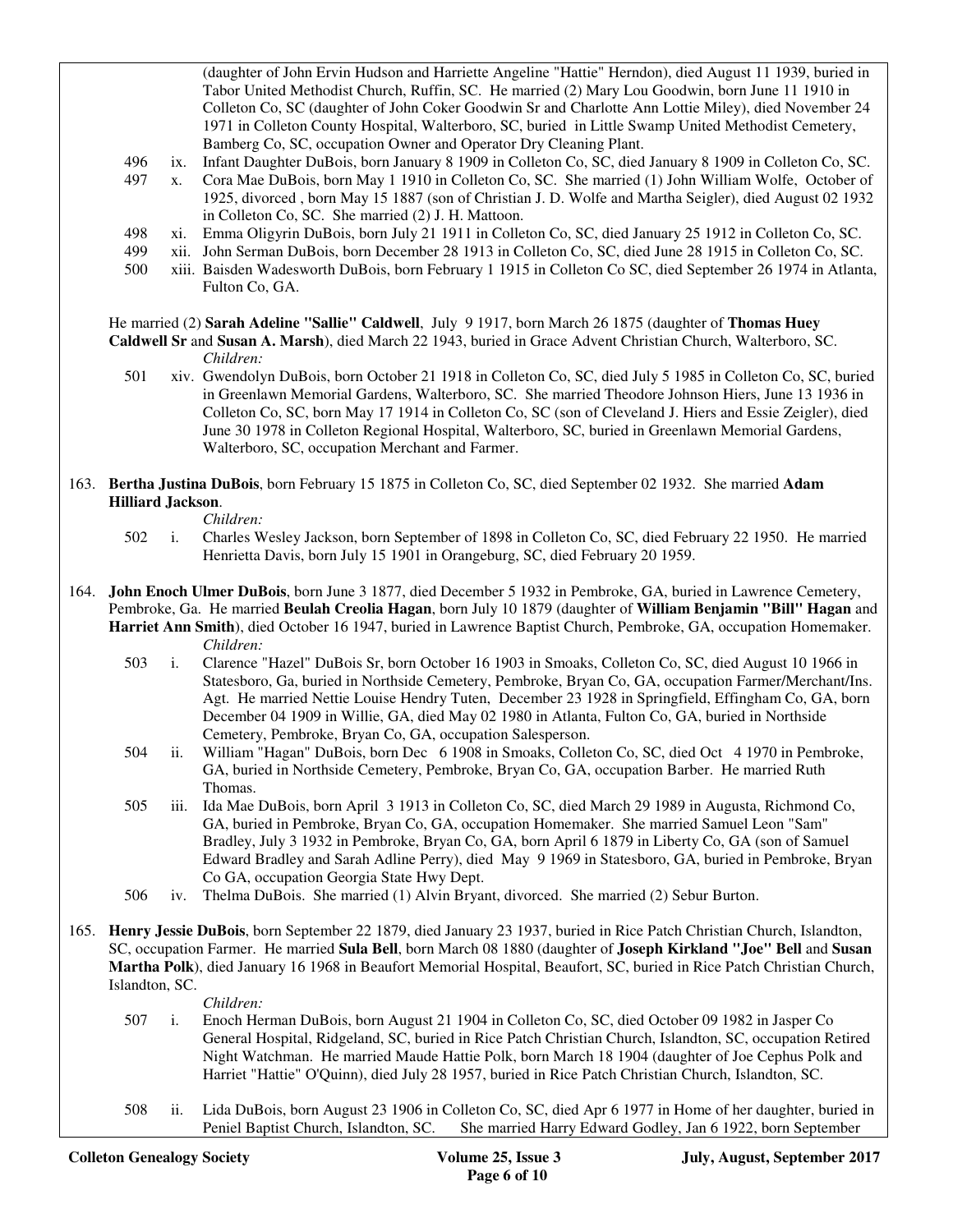14 1898 in Colleton Co, SC (son of William Medicus Godley Sr and Susan "Alice" Varn), died Mar 3 1977 in Colleton Regional Hospital, Walterboro, SC, buried in Peniel Baptist Church, Islandton, SC, occupation Retired Farmer.

- 509 iii. Joseph Kirkland "Joe" DuBoise, born March 2 1910 in Colleton Co, SC, died December 24 1978 in Colleton Regional Hospital, Walterboro, SC, buried in Tabernacle Cemetery, Smoaks, SC, occupation Retired from the Savannah River Dupont Plant. He married Lissie "Victoria" Crosby, about 1931, born December 31 1909 in Colleton Co, SC (daughter of Charles William Crosby Sr and Victoria Robertson), died Jul 3 1988 in Charleston Hospital, Charleston, SC, buried in Tabernacle UMC Cemetery, Smoaks, SC.
- 510 iv. Jesse "Wilbur" DuBois Sr, born June 2 1911, died December 14 1973, buried in Adnah United Methodist Church, Islandton, SC. He married Zola Earlene Jones, October 15 1932, born September 23 1910 in Colleton Co, SC (daughter of Caleb Godley Jones and Alma Kate Godley), died November 23 1994 in Colleton Medical Center, Walterboro, SC, buried in Adnah United Methodist Church, Islandton, SC.
- 168. **Bessie Alberta DuBois**, born October 5 1885, died March 27 1961 in Bibb Co, Ga. She married (1) **Daniel E. Knight**, d about 1905, born about 1874.

*Children:*

 511 i. Ronella "Nell" Knight, born April 23 1907 in Colleton Co, SC, died February 17 1986 in Perry, Houston Co, GA. She married (1) Clifton B. DuBois, about 1922, born April 12 1902 (son of John Boswell "JB" DuBois and Emma Jane Cooler), died about 1983 in Gainesville, Hall Co, GA, buried in Charleston, SC. She married (2) James "Parker" Risher, born October 1 1913 in Walterboro, Colleton Co, SC (son of Julius Francis Risher Sr and Ada Lee Langdale), died January 27 2001 in Houston Medical Center, Warner Robins, GA, buried in Woodlawn Cemetery, Perry, Taylor Co, FL, occupation Retired Owner of Risher's Restaurant, military World War II Army Veteran.

 She married (2) **Miles Joseph Tumbleston**, born June 15 1882 in South Carolina, died February 04 1953 in DeKalb Co, GA.

169. **Robert Lee DuBois**, born September 21 1887 in Colleton Co, SC, died July 8 1954 in Colleton County Hospital, Walterboro, SC, buried in Bethel United Methodist Church, Ruffin, SC, occupation Farmer. He married **Sarah Jane Bryan**, born February 4 1889 in Colleton Co, SC (daughter of **Richard Edward Bryan** and **Sarah Jane Hudson**), died April 15 1959 in Bamberg County Hospital, Bamberg, SC, buried in Bethel United Methodist Church, Ruffin, SC. *Children:*

- 512 i. Myrtle DuBois, born about 1914, died Apr 6 1938 in Ruffin, Colleton Co, SC, buried Apr 8 1938 in Bethel United Methodist Church, Ruffin, SC. She married (1) Ramson Riggs, May of 1932. She married (2) Leonard Hiott, December 24 1937, died Apr 6 1938 in Ruffin, Colleton Co, SC, buried in Zion Baptist Church, Walterboro, Colleton Co, SC.
- 513 ii. Sarah "Inez" DuBois, born September 22 1918, died July 24 1992 in Columbia, Richland Co, SC, buried in Bethel Methodist Church, Ruffin, SC. She married (1) Daniel Marion Oglesby. She married (2) Wilbert "Calhoun" Drawdy Jr, born October 26 1917 in Lodge, Colleton Co, SC (son of Wilbur Calhoun Drawdy Sr and Nimmie Jane Warren), died Aug 3 1986 in Charleston Heights, SC, buried in Carolina Memorial Park, North Charleston, SC, occupation Former security guard.
- 514 iii. Johnny Lee DuBois, born about 1920 in Colleton Co, SC, died October 23 1938 in EsDorn Hospital, Walterboro, SC, buried in Bethel United Methodist Church, Ruffin, SC.
- 515 iv. Yvonne "Bessie" DuBois, born August 12 1922 in Ruffin, Colleton Co, SC, died December 19 1989 in Hampton General Hospital, Varnville, SC, buried in Bethel United Methodist Church, Ruffin, SC, occupation Retired seamstress. She married (1) Cleve Christopher "Clevie" Fisk Sr, born June 16 1919 in Lodge, Colleton Co, SC (son of Jacob Christopher "Jake" Fisk and Rosa Lee Buchanan), died January 19 1963 in Colleton County Hospital, Walterboro, SC, buried in Bethel United Methodist Church, Ruffin, SC. She married (2) Ernest Johnson.
- 516 v. Bertha DuBois, born February 12 1924, died July 12 2004 in Aiken Regional Medical Center, Aiken, SC, buried in Bethel United Methodist Church, Ruffin, SC, occupation Retired Real Estate Agent. She married (1) David "Smith" Padgett, April 12 1938 in Smoaks, Colleton Co, SC. She married (2) Charlie E. Hair. She married (3) David G. Rosier, born January 9 1916 in Barnwell Co, SC, died May 23 1982 in Charleston, Charleston Co, SC, buried in Riverview Memorial Park, North Charleston, Charleston Co, SC, occupation Retired construction worker. She married (4) Harold Grooms, buried in Carolina Memorial Park, North Charleston, SC.
- 517 vi. Elex "Marshall" DuBois, born April 20 1927 in Colleton Co, SC, died June 21 1999 in Aiken Regional Medical Center, Aiken, SC, buried in Bethel United Methodist Church, Ruffin, SC, military Veteran of World War II. He married (1) Mary Mixson. He married (2) Ellis Kinard, about 1957, born September 28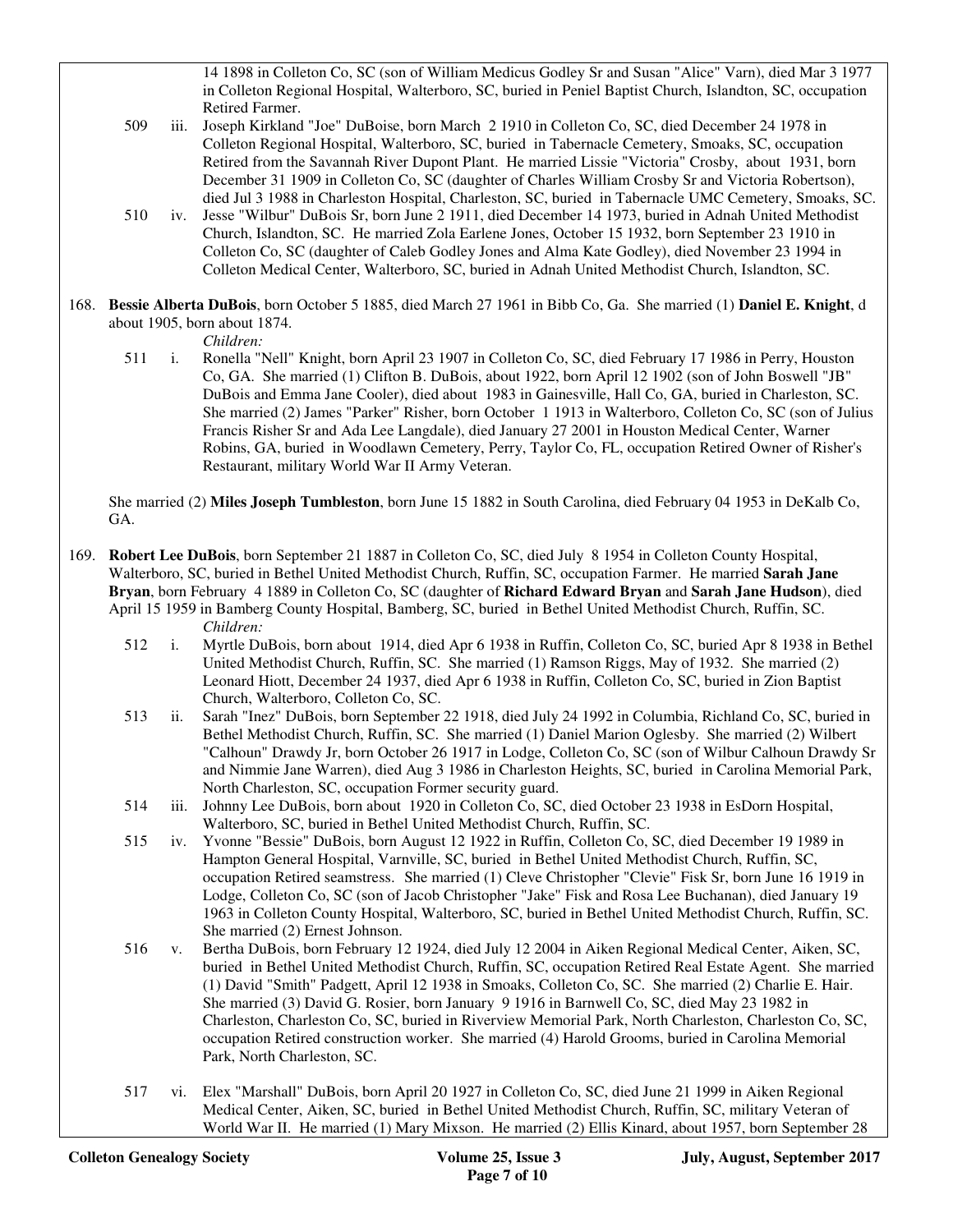- 1921 in Ehrhardt, Bamberg Co, SC (daughter of Josiah Hallman "Joe" Kinard and Lula Nathan Blume). 518 vii. Robert Edward Dubois, born no dates, died as an infant, buried in Bethel United Methodist Church, Ruffin, SC.
- 170. **Leola Annie DuBois**, born October 30 1889 in Colleton Co, SC, died February 27 1942 in Florence, SC, buried in Grace Advent Christian Church, Walterboro, SC. She married **Robert Johnson "Bob" Polk**, January of 1906, born December 4 1883 in Colleton Co, SC (son of **John Albert Polk** and **Sarah "Margaret" or "Maggie" Murdaugh**), died January 10 1965 in Allendale County Hospital, Allendale, SC, buried in Grace Advent Christian Church, Walterboro, SC. *Children:*
	- 519 i. Coleman R. Polk, born about 1908.
	- 520 ii. Alberta Polk, born July of 1909.
	- 521 iii. Robert Terald Polk, born about 1915.
	- 522 iv. Izora Isabell Polk, born about 1916, died 2002 in Brunswick, Glynn Co, GA, buried in Brunswick Memorial Park Cemetery, Brunswick, GA. She married Charles William Kerle, born February 19 1908 in Pensacola, Escambia Co, FL (son of Arthur L. Kerle and Meady Wilson), died April 18 1989 in Brunswick, GA, buried in Brunswick Memorial Park Cemetery, Brunswick, GA.
	- 523 v. Willard Henry Polk Sr, born August 6 1918 in Colleton Co, SC, died April 1 1988 in Augusta Hospital, Augusta, GA, buried in Fairfax Cemetery, Fairfax, Allendale Co, SC, military Navy Veteran of WWII, Korean Conflict and retired from the Navy after 20 years of service. He married Blossom Elizabeth Bennett, May 7 1941, born Aug 6 1922 in Ehrhardt, Bamberg Co, SC (daughter of George Robert Bennett and Clara Elizabeth Williams), died December 23 2012, occupation Worked for Low Country Oil Company in Allendale, SC.
	- 524 vi. Annie Polk, born about 1921 in Colleton Co, SC, died Jun 6 2000 in Barnwell nursing home, Barnwell, SC, buried in Barnwell County Memorial Cemetery, Barnwell, SC, occupation Retired Print Shop. She married (1) Walter "Lowell" Linder, September of 1939, born September 15 1913 in Colleton Co, SC (son of Walter Menardy Linder and Annie Luetta Beach), died November 15 1976, buried in Mount Carmel United Methodist Church, Walterboro, SC. She married (2) Curtis V. Saylor, born about 1920 in Lexington Co, SC, died November 29 2005 in Barnwell County Nursing Home, Barnwell, SC, buried in Barnwell County Memorial Cemetery, Barnwell, SC, military Marine veteran of WWII, having served in the Pacific Theater, occupation Retired as an employee of E. I. Dupont at the Savannah River Plant.
- 172. **Johnie Izora DuBois**, born December 4 1895. She married **Jessie M. Elmore**.
	- *Children:*
	- 525 i. Woodrow Elmore.
	- 526 ii. Monroe Wesley Elmore, born July 20 1919 in Barnwell Co, SC, died July 26 1960 in Aiken County Hospital, Aiken, SC, military Veteran of World War II, occupation Construction, buried in Sunset Memory Gardens, Graniteville, Aiken Co, SC. He married Mae Colbert.
- 173. **Eugene Edgar O'Quinn**, born March 21 1874 in South Carolina, died September 05 1930 in Columbia, Richland Co, SC, buried in Sand Hill Cemetery, Varnville, Hampton Co, SC. He married **Sallie Evelina Bunton**, born July of 1882 in Colleton Co, SC, died July 08 1921 in Estill, Hampton Co, SC, buried in Sand Hill Cemetery, Varnville, Hampton Co, SC. *Children:*
	- 527 i. Harry Felder O'Quinn, born November 26 1897 in Hampton Co, SC, died May 18 1980 in Walterboro, Colleton Co, SC, buried in Greenlawn Memorial Gardens, Walterboro, Colleton Co, SC. He married Jennie Lee Phillips, born February 21 1901 in Hampton Co, SC (daughter of Gaston Franklin Phillips and Mary Josephine Mole), died March 26 1982 in Bayview Nursing Home, Beaufort, SC.
	- 528 ii. Eugene Henry O'Quinn, born December 29 1899 in Estill, Hampton Co, SC, died August of 1966 in Elgin, Kershaw Co, SC, buried in Union Baptist Church Cemetery, Elgin, Kershaw Co, SC. He married Annie Josephine Phillips, born December 17 1898 in Gillisonville, Jasper Co, SC (daughter of Gaston Franklin Phillips and Mary Josephine Mole), died September 14 1988 in Lugoff, Kershaw Co, SC, buried in Union Baptist Church Cemetery, Elgin, Kershaw Co, SC.
	- 529 iii. Irean Louell O'Quinn, born April 12 1902 in Hampton Co, SC, died June 26 1915 in Hampton Co, SC, buried in Sand Hill Cemetery, Varnville, Hampton Co, SC.
	- 530 iv. Claude Augusta O'Quinn, born May 22 1902 in Hampton Co, SC, died August 11 1958 in Hampton Co, SC. He married Minnie Idell Phillips, March 08 1925 in Hampton Co, SC, born February 27 1905 in Jasper Co, SC (daughter of James Franklin Phillips and Patricia "Evalina" Pope), died January 20 1990 in Walterboro, Colleton Co, SC, buried in Sand Hill Cemetery, Varnville, Hampton Co, SC.
	- 531 v. Walter Curry O'Quinn, born August 02 1904 in Colleton Co, SC, died June 14 1978 in Jacksonville, Duval Co, FL, buried in Riverside Memorial Park, Jacksonville, Duval Co, FL. He married Mae I. Knight, born November 27 1911 in Middleburg, Clay Co, FL, died January 03 1990 in Jacksonville, Duval Co, FL,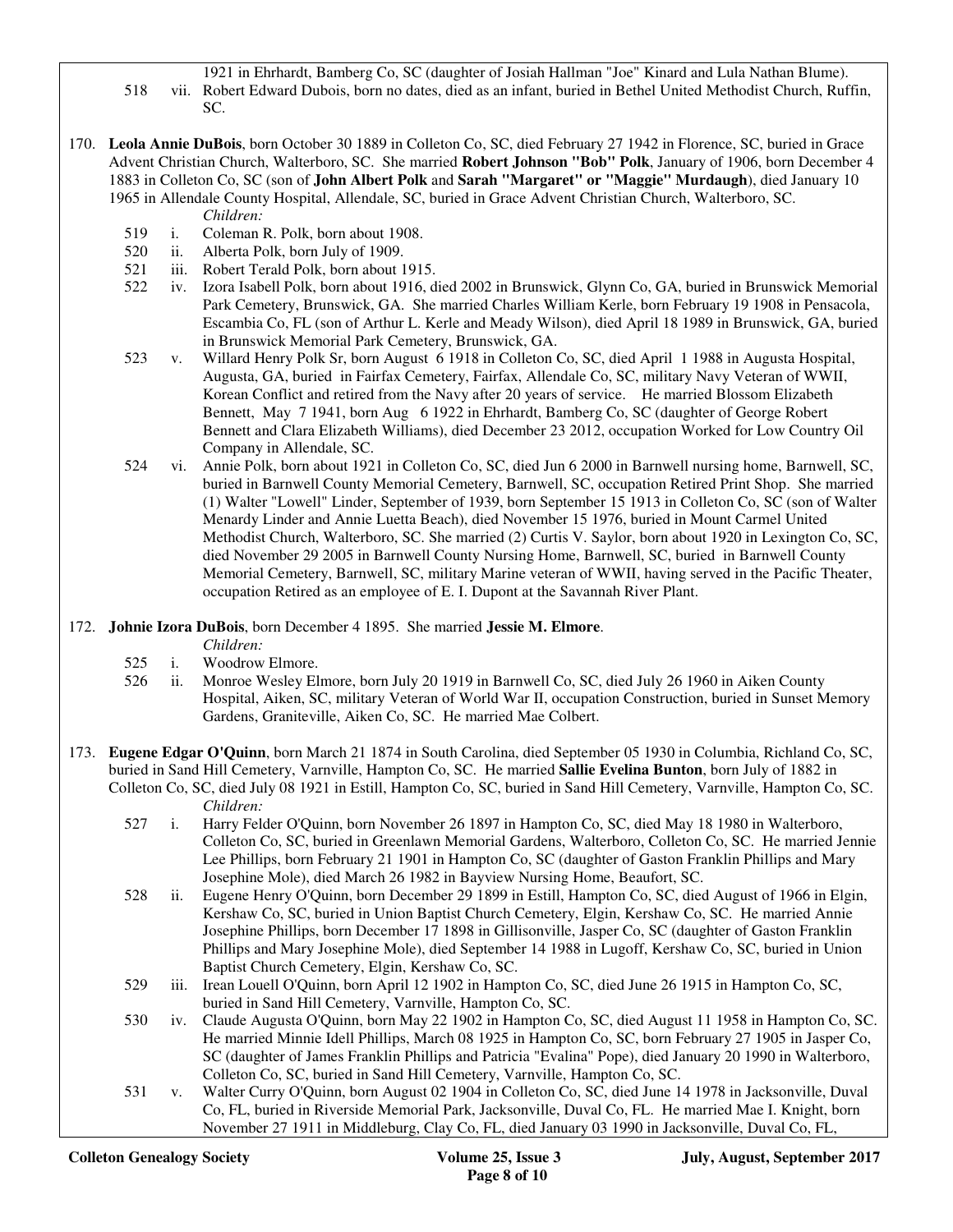buried in Riverside Memorial Park, Jacksonville, Duval Co, FL.

- 532 vi. Elijah Lee O'Quinn, born about 1908 in South Carolina, died December 15 1975 in Denver, Denver Co, CO. 533 vii. Carlos Edgar O'Quinn, born November 11 1910 in South Carolina, died November 14 1987 in Jacksonville, Duval Co, FL. He married Annette Lee Davis, about 1939, born February 21 1917 in Georgia, died August 19 1999 in Jacksonville, Duval Co, FL.
- 534 viii. Gertrude Marie O'Quinn, born August 23 1912 in Hampton Co, SC, died February 12 1993 in Spartanburg Co, SC. She married Daniel Webster Phillips, born March 11 1907 in Jasper Co, SC (son of James Franklin Phillips and Patricia "Evalina" Pope), died December 21 1987 in Spartanburg Co, SC, military Marine Corps Veteran, occupation Retired Employee of Pacific Mills, Lyman, SC.
- 535 ix. Joseph Bert "JB" O'Quinn, born about 1915 in Hampton Co, SC, died December 26 1966 in Columbia, Richland Co, SC.
- 536 x. Clyde Ira O'Quinn, born April 13 1917 in Hampton Co, SC, died October 23 1987 in Middleburg, Clay Co, FL. He married Martha Jane Smith, born April 20 1921, died October 12 1980 in Jacksonville, Duval Co, FL, buried in Restlawn Memorial Park, Jacksonville, FL
- 537 xi. Mary Ernestine O'Quinn, born June 15 1919 in Hampton Co, SC, died November 09 2006 in Orange, CA, buried in Glennville City Cemetery, Glennville, Tattnall Co, GA. She married Unknown Baxter.
- 175. **Harriet "Hattie" O'Quinn**, born December 01 1878 in South Carolina, died February 08 1916, buried in Polk Cemetery, Polk Farm, Colleton Co, SC. She married **Joe Cephus Polk**, about 1895, born December of 1870 in South Carolina. *Children:*
	- 538 i. John Berry Polk, born August 21 1897, died June 30 1949 in Colleton County Hospital, Walterboro, SC, buried in Rice Patch Christian Church, Islandton, SC. He married Lillie Jessie DuBois, about 1925, born October 7 1905 in Colleton Co, SC (daughter of Angus B. DuBois and Lou Victoria Crosby), died June 14 1978 in Colleton Regional Hospital, Walterboro, SC, buried in Rice Patch Christian Church, Islandton, SC.
	- 539 ii. Jacob Lee O'Quinn, born July 29 1900 in Colleton Co, SC, died October 31 1957 in High Point Regional Hosp, High Point, NC, buried in Floral Garden Memorial Park, High Point, Guilford Co, NC. He married Bertha Davis.
	- 540 iii. Maude Hattie Polk, born March 18 1904, died July 28 1957, buried in Rice Patch Christian Church, Islandton, SC. She married Enoch Herman DuBois, born August 21 1904 in Colleton Co, SC (son of Henry Jessie DuBois and Sula Bell), died October 09 1982 in Jasper County General Hospital, Ridgeland, SC, buried in Rice Patch Christian Church, Islandton, SC, occupation Retired Night Watchman.
- 176. **Susana Ann "Susie Annie" O'Quinn**, born December 27 1883, died March 05 1949, buried in Sandy Run Cemetery, Hampton Co, SC. She married **Newton Gary Herndon**, born September 07 1885 in Colleton Co, SC (son of **Richard Blake Herndon** and **Sarah "Adeline" Mixson**), died May 05 1942 in Hampton Co, SC, buried in Sandy Run Cemetery, Hampton Co, SC, occupation Farmer.

*Children:*

- 541 i. Cranel Berry Herndon, born February 05 1917 in Hampton Co, SC, died February 19 1979 in Medical University Hospital, Charleston, SC, buried in Hampton Cemetery, Hampton, Hampton Co, SC, occupation Owner of Herndon Motor Lines. He married Margie Barnes, born February 05 1917 in Hampton Co, SC (daughter of James S. Barnes and Addie Chesser), died January 28 2002 in Allendale County Hospital, Allendale, SC, buried in Hampton Cemetery, Hampton, Hampton Co, SC, occupation Owner and Treasurer Trucking Company.
- 542 ii. Ernest Marion Herndon Sr, born November 30 1908 in Hampton Co, SC, died April 11 1974 in Hampton General Hospital, Varnville, SC, buried in Hampton Cemetery, Hampton, Hampton Co, SC. He married Lucille Smith.